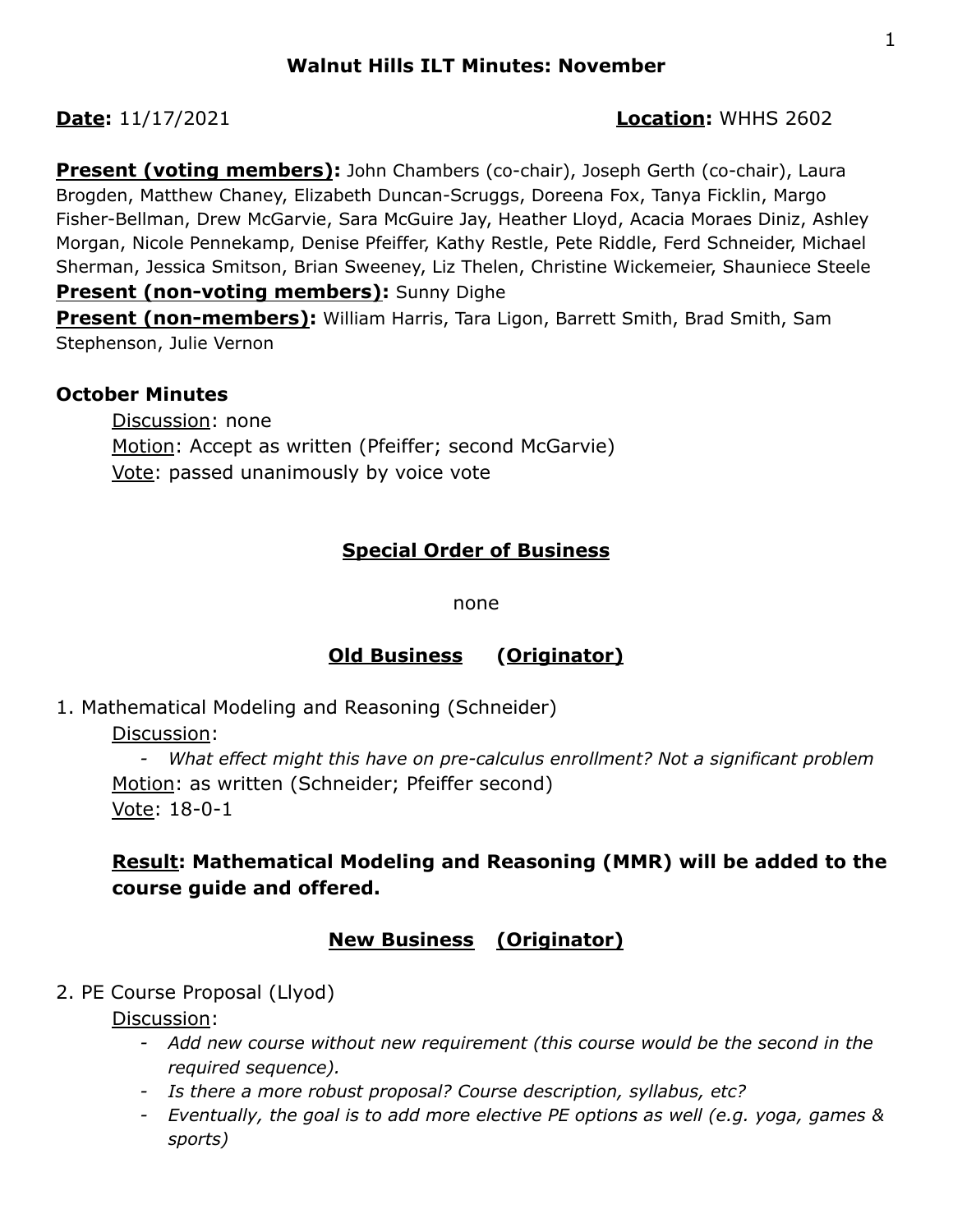## **Walnut Hills ILT Minutes: November**

- *- Would this be sequential? Yes, but not necessarily in the same year. But first PE course would be a prerequisite*
- *- Counselling has concerns about making this course a requirement (scheduling issues?). Do not see problem with students taking same course twice.*
- *- Can this function as an elective? So students can opt into it?*

[motion to continue discussion for another ten minutes (Gerth) passed by unanimous voice vote]

- *- Just because it's the way we've done it, doesn't mean it's the best practice to have students take the same course twice.*
- *- Historically, it was a semester of PE and a semester of swimming (for 1 credit). This was changed years ago (due to limitations with finding/paying lifeguards) to be one course that was repeated twice.*
- *- Is a phase-in option possible?*

Motion: to approve as written, provided we run the same course concurrently (Schneider; unfriendly amendment, no second)

Motion: accept as written (Chambers; Schneider second) Vote: 15-4-0

# **Result: PE 2 (Physical Fitness for Health and Performance)**

3. Astronomy Proposal (Pfeiffer)

Discussion:

- *- District is going through Science curricular revision; strong, district-wide student interest in astronomy. Currently taught at Spencer and Shroder with college-level textbooks, course at Walnut will be similar with added connection with the Cincinnati Observatory. All materials will be purchased through the district.*
- *- Students will need to take biology first, then can take Chemistry with Algebra II.*
- *- Another elective alongside Botany/Environmental Science.*
- *- Would it require additional FTE? No, FTE would come from reduction in Botany/Environmental numbers*
- *- Would this require evening field trips? Details not fully worked out with Observatory yet.*
- *- Some teams would like to see more detail in course proposal.*
- *- Some departments did not have time to discuss this proposal.*

Motion: take proposal back to departments (Thelen; Chambers second) Vote: approved by voice vote; one abstention

# **Result: Bring back to departments, plan to vote at December meeting.**

# 4. Study Guides for Exams (Wickemeier)

Discussion:

*- Not all teachers provide a study guide for exam. Student Success Center (SSC) would like this to be required before exams so students can be as prepared as possible. Especially important this year after covid, where students may need additional guidance & support.*